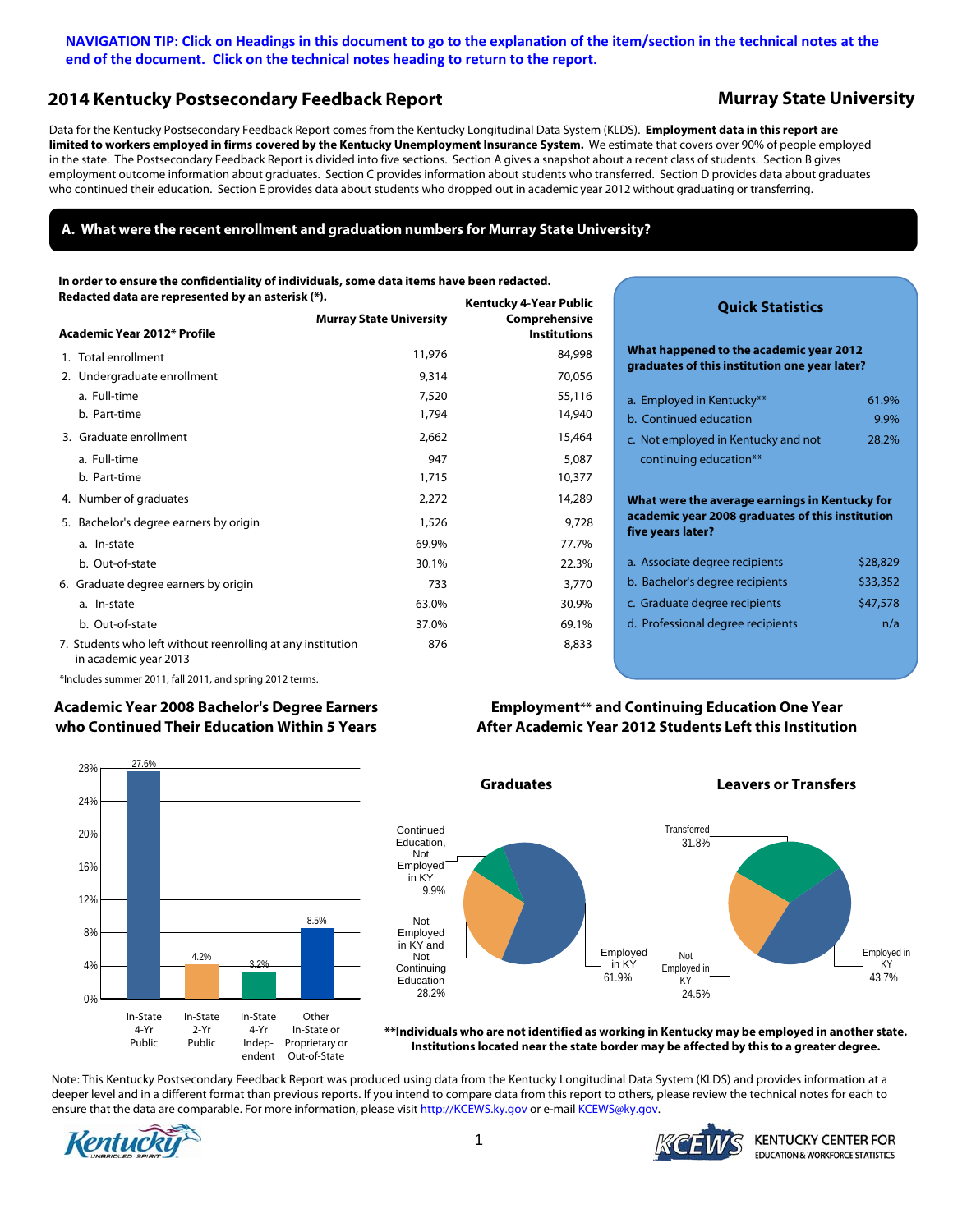### <span id="page-1-0"></span>**[B. What were the employment outcomes of Murray State University](#page-9-0) graduates?**

| <b>Credential Level</b>                                                                                                                                                    | <b>Murray State</b><br><b>University</b> | <b>Kentucky 4-Year Public</b><br>Comprehensive<br><b>Institutions</b> |
|----------------------------------------------------------------------------------------------------------------------------------------------------------------------------|------------------------------------------|-----------------------------------------------------------------------|
| 1. Associate degree<br>a. Number of graduates in academic year 2008                                                                                                        | 17                                       | 765                                                                   |
| b. Percent employed in KY within 5 years                                                                                                                                   | 88.2%                                    | 83.1%                                                                 |
| c. Average Wages 3 Years Out                                                                                                                                               | \$17,649                                 | \$34,096                                                              |
| d. Average Wages 5 Years Out                                                                                                                                               | \$28,829                                 | \$37,752                                                              |
| 2. Bachelor's degree                                                                                                                                                       |                                          |                                                                       |
| a. Number of graduates in academic year 2008                                                                                                                               | 1,621                                    | 8,897                                                                 |
| b. Percent employed in KY within 5 years                                                                                                                                   | 66.9%                                    | 73.9%                                                                 |
| c. Average Wages 3 Years Out                                                                                                                                               | \$22,914                                 | \$27,978                                                              |
| d. Average Wages 5 Years Out                                                                                                                                               | \$33,352                                 | \$34,092                                                              |
| 3. Graduate degree                                                                                                                                                         |                                          |                                                                       |
| a. Number of graduates in academic year 2008                                                                                                                               | 538                                      | 2,930                                                                 |
| b. Percent employed in KY within 5 years                                                                                                                                   | 64.9%                                    | 72.4%                                                                 |
| c. Average Wages 3 Years Out                                                                                                                                               | \$44,129                                 | \$44,742                                                              |
| d. Average Wages 5 Years Out                                                                                                                                               | \$47,578                                 | \$47,834                                                              |
| 4. Professional degree                                                                                                                                                     |                                          |                                                                       |
| a. Number of graduates in academic year 2008                                                                                                                               | n/a                                      | 144                                                                   |
| b. Percent employed in KY within 5 years                                                                                                                                   | n/a                                      | 53.3%                                                                 |
| c. Average Wages 3 Years Out                                                                                                                                               | n/a                                      | \$37,035                                                              |
| d. Average Wages 5 Years Out                                                                                                                                               | n/a                                      | \$42,840                                                              |
| 5. Percent of academic year 2008 graduates<br>earning at or above the average regional*<br>earnings where their college is located, by<br>credential level, five years out |                                          |                                                                       |
| a. Associate and lower credential                                                                                                                                          | 78.6%                                    | 67.5%                                                                 |
| b. Bachelor's and higher credential                                                                                                                                        | 67.0%                                    | 69.0%                                                                 |

\*Regional earnings are the average earnings for the institution's nearest Workforce Investment Area (WIA). Murray State University is located within the Purchase/Pennyrile (western Kentucky) WIA.

#### **Percent of Academic Year 2012 [Bachelor's Degree Recipients with Earnings](#page-9-0)  in Kentucky\*\* 1 Year Later by Student Origin**

**In-State Students (students from Kentucky)**

**Out-of-State Students (students from outside Kentucky)**



**\*\*Individuals who are not identified as working in Kentucky may be employed in another state. Institutions located near the state border may be affected by this to a greater degree.**







**Academic [Year 2008 Employment Rates and Average](#page-10-0)  Wages in Kentucky\*\* by Credential Level 5 Years Out** 



**[Academic Year 2012 Bachelor's Degree Recipients Top 5](#page-10-0)  Industries in Kentucky - Average Wages One Year Out**





**[Academic Year 2012 Bachelor's Degree Earners Time](#page-10-0)  to Full-Time Equivalent Employment in Kentucky\*\***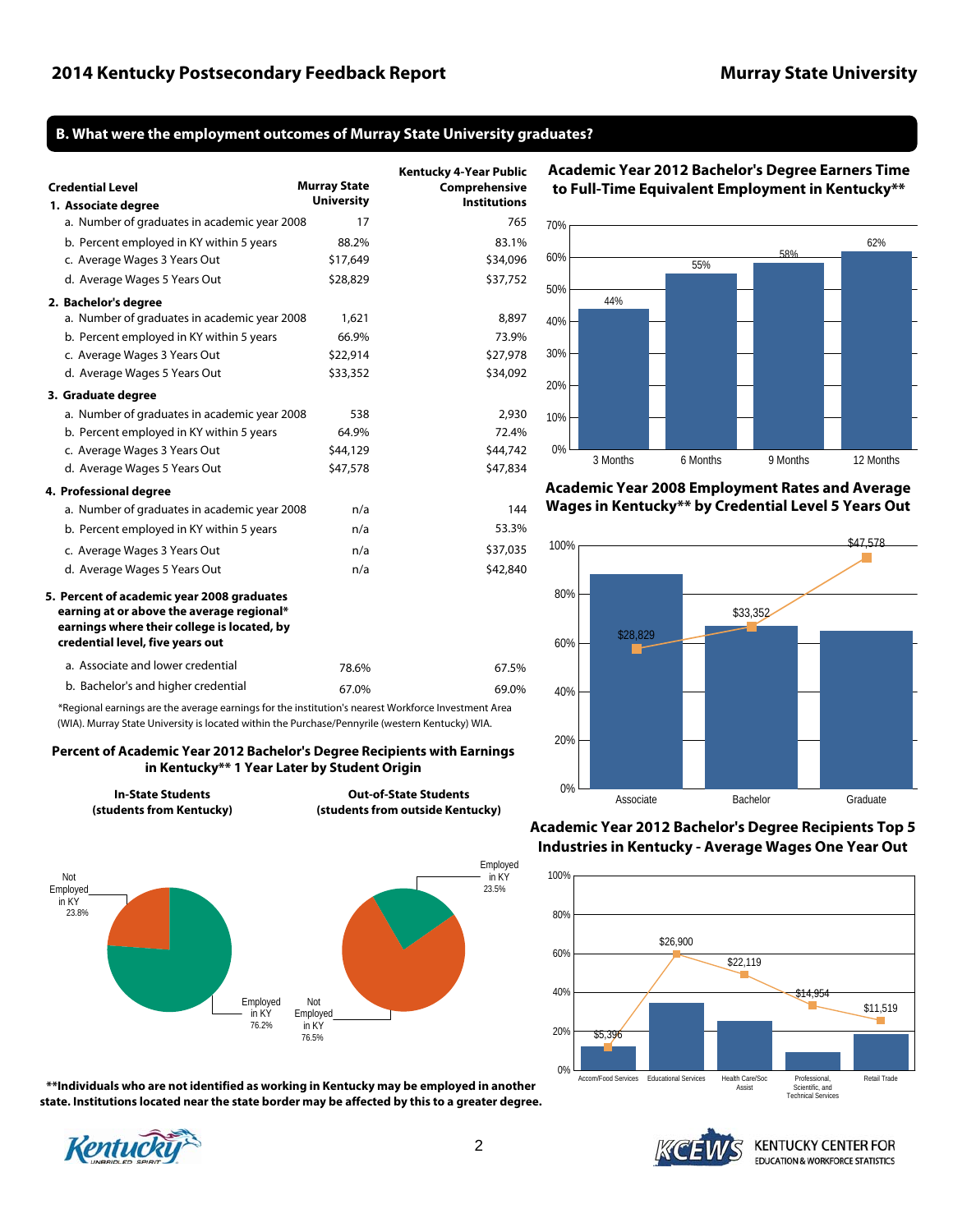#### <span id="page-2-0"></span>**[B. What were the employment outcomes of Murray State University](#page-10-0) graduates?**

|                                                                | Degree Year 2012 Graduates |                                    |                    | Degree Year 2010 Graduates         |                  |                    | <b>Degree Year 2008 Graduates</b> |                           |                    | Degree Year 2003 Graduates         |                  |  |
|----------------------------------------------------------------|----------------------------|------------------------------------|--------------------|------------------------------------|------------------|--------------------|-----------------------------------|---------------------------|--------------------|------------------------------------|------------------|--|
| <b>Associate Degree</b>                                        | Number of<br>Grads         | % employed<br>in KY in<br>FY 12/13 | Number of<br>Grads | % employed<br>in KY in<br>FY 12/13 | Average<br>Wages | Number of<br>Grads | % employed<br>FY 12/13            | in KY in Average<br>Wages | Number of<br>Grads | % employed<br>in KY in<br>FY 12/13 | Average<br>Wages |  |
| <b>Arts and Humanities</b>                                     | 6                          | $\star$                            | $\overline{2}$     | $\star$                            | $\star$          | 3                  | $\star$                           | $\star$                   | 4                  | $\star$                            | $\star$          |  |
| <b>Business and</b><br>Communication                           | $\overline{4}$             | $\star$                            | 3                  | $\star$                            | $\star$          | 6                  | $\star$                           | $\star$                   | 9                  | $\star$                            | $\star$          |  |
| Education                                                      | 2                          | $^\star$                           | 3                  | $^\star$                           | $\star$          | $\overline{4}$     | $\star$                           | $\star$                   | 1                  | $\star$                            |                  |  |
| Health                                                         | $\star$                    | $\star$                            | $\star$            | $\star$                            | $\star$          | $\star$            | $\star$                           | $\star$                   | $\star$            | $\star$                            | *                |  |
| Social and Behavioral<br>Sciences and Human<br>Services        | $\star$                    | $\star$                            | 1                  | $\star$                            | $\star$          | 1                  | $\star$                           | $\star$                   | 6                  | $\star$                            | $\star$          |  |
| <b>STEM</b>                                                    | $\mathbf{1}$               | $\star$                            | 3                  | $\star$                            | $\star$          | 3                  | $\star$                           | $\star$                   | 6                  | $\star$                            | $\star$          |  |
| <b>Trades</b>                                                  | $\star$                    | $\star$                            | $\star$            | $\star$                            | $\star$          | $\star$            | $\star$                           | $\star$                   | $\mathbf{1}$       | $\star$                            | $\star$          |  |
| Overall                                                        | 13                         | 76.9%                              | $12^{\circ}$       | 83.3%                              | \$28,632         | 17                 | 88.2%                             | \$28,829                  | 27                 | 70.4%                              | \$28,116         |  |
| <b>Bachelor's Degree</b>                                       |                            |                                    |                    |                                    |                  |                    |                                   |                           |                    |                                    |                  |  |
| <b>Arts and Humanities</b>                                     | 251                        | 80.9%                              | 259                | 80.3%                              | \$21,579         | 261                | 69.0%                             | \$28,693                  | 106                | 43.4%                              | \$31,192         |  |
| <b>Business</b>                                                | 339                        | 77.9%                              | 357                | 81.2%                              | \$26,690         | 369                |                                   | 64.5% \$31,610            | 356                | 42.7%                              | \$40,622         |  |
| Education                                                      | 206                        | 86.4%                              | 213                | 87.8%                              | \$35,407         | 251                | 77.7%                             | \$36,564                  | 224                | 68.8%                              | \$44,338         |  |
| Health                                                         | 204                        | 73.5%                              | 181                | 77.9%                              | \$34,392         | 177                | 63.8%                             | \$36,707                  | 116                | 43.1%                              | \$50,218         |  |
| Social and Behavioral<br><b>Sciences and Human</b><br>Services | 183                        | 81.4%                              | 160                | 83.8%                              | \$26,553         | 186                |                                   | 76.3% \$21,920            | 167                | 44.3%                              | \$45,483         |  |
| <b>STEM</b>                                                    | 320                        | 79.7%                              | 314                | 79.7%                              | \$29,931         | 351                | 57.8%                             | \$43,202                  | 269                | 38.7%                              | \$51,748         |  |
| <b>Trades</b>                                                  | 23                         | 73.9%                              | 42                 | 88.1%                              | \$27,885         | 42                 | 53.8%                             | \$25,025                  | 43                 | 39.5%                              | \$36,927         |  |
| Overall                                                        | 1,526                      | 79.7%                              | 1,526              | 81.7%                              | \$29,034         | 1,621              |                                   | 66.9% \$33,352            | 1,281              | 46.6%                              | \$44,155         |  |

#### **Degree Year 2008 [Bachelor's Degree Recipients' Average Wages and Number Employed](#page-11-0) in Kentucky in Fiscal Year 2013 by Academic Area**





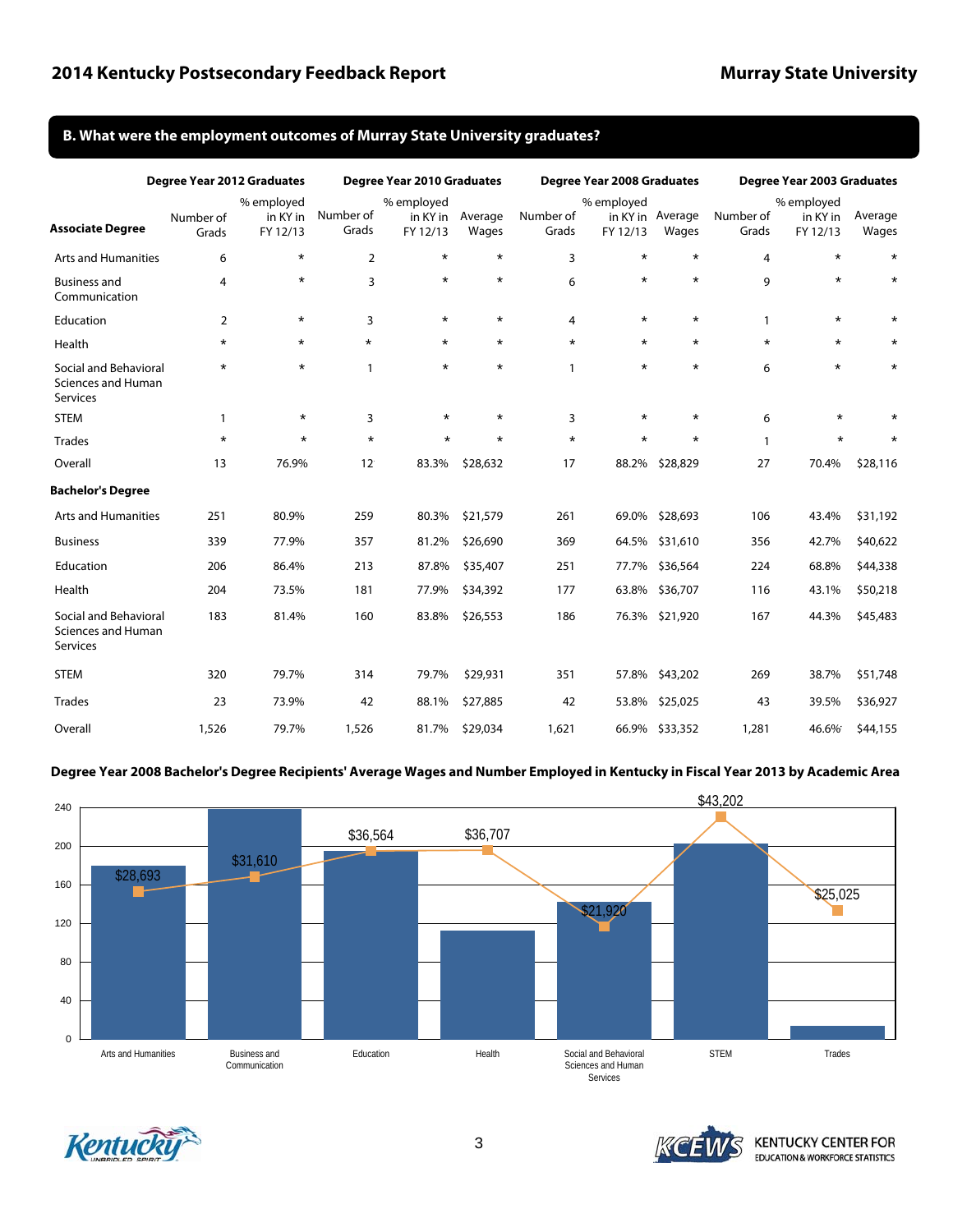### <span id="page-3-0"></span>**[C. What are the characteristics of Murray State University students who transferred?](#page-11-0)**

**The following data include undergraduate postsecondary students who left this institution in academic year 2012 without completing a credential and attended another institution in academic year 2013.**

|                                                                                          | <b>Murray State</b><br><b>University</b> | <b>Kentucky 4-Year Public</b><br>Comprehensive<br><b>Institutions</b> |
|------------------------------------------------------------------------------------------|------------------------------------------|-----------------------------------------------------------------------|
| 1. Number of students who transferred to:                                                |                                          |                                                                       |
| a. In-state 2-year institution                                                           | 248                                      | 1,874                                                                 |
| b. In-state 4-year public or independent institution                                     | 129                                      | 1,689                                                                 |
| c. Other in-state or proprietary or out-of-state<br>institution                          | 276                                      | 2,098                                                                 |
| 2. GPA of transfers:                                                                     |                                          |                                                                       |
| a. Less than 2.0                                                                         | 35.4%                                    | 36.7%                                                                 |
| b. 2.0 to 2.99                                                                           | 27.7%                                    | 28.1%                                                                 |
| c. 3.0 or higher                                                                         | 36.9%                                    | 35.2%                                                                 |
| 3. Number of college-level credit hours<br>earned at this institution prior to transfer: |                                          |                                                                       |
| a. 6 or fewer                                                                            | 21.1%                                    | 23.6%                                                                 |
| b. 6.1 to 14.9                                                                           | 19.1%                                    | 17.3%                                                                 |
| c. 15 to 29.9                                                                            | 25.4%                                    | 25.8%                                                                 |
| d. 30 to 44.9                                                                            | 11.6%                                    | 13.8%                                                                 |
| e. 45 to 59.9                                                                            | 6.0%                                     | 6.6%                                                                  |
| f. 60 to 89.9                                                                            | 9.8%                                     | 7.5%                                                                  |
| q. 90 or more                                                                            | 6.9%                                     | 5.4%                                                                  |

### **[Hours Earned at Murray State University Prior](#page-12-0) to Transferring to Another Institution**



# Hopkinsville **[Top 5 Institutions Attended in Academic Year 2013](#page-12-0)  for Academic Year 2012 Transfers**



**[Academic Year 2012 Students' GPA Prior to Transfer](#page-12-0)**



**[Academic Year 2012 Students' Major Prior to](#page-12-0)** 





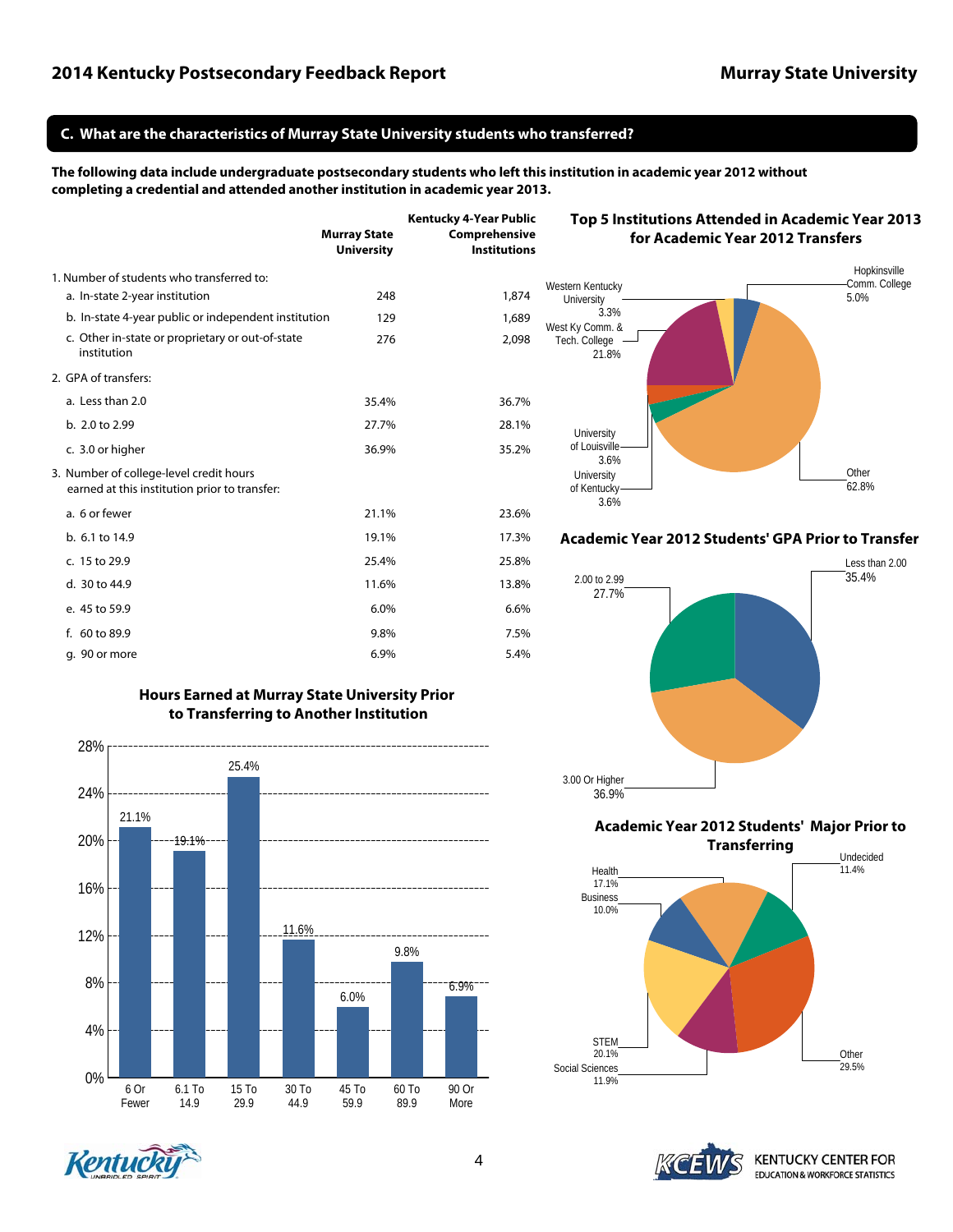### <span id="page-4-0"></span>**[D. How many graduates who earned a Bachelor's degree at Murray State University in academic year 2012](#page-13-0)  matriculated into or enrolled in a graduate-level program in academic year 2013?**

|                                                                                                | <b>Murray State</b><br><b>University</b> | Kentucky 4-Year Public<br>Comprehensive<br><b>Institutions</b> |
|------------------------------------------------------------------------------------------------|------------------------------------------|----------------------------------------------------------------|
| 1. Bachelor's degree recipients matriculating into<br>graduate school in academic year 2012-13 |                                          |                                                                |
| a. Number:                                                                                     | 304                                      | 1,566                                                          |
| b. Percent:                                                                                    | 19.9%                                    | 16.1%                                                          |
| 2. Where these graduates matriculated:                                                         |                                          |                                                                |
| a. Returned to this institution                                                                | 63.2%                                    | 53.6%                                                          |
| b. Other in-state institution                                                                  | 19.4%                                    | 29.2%                                                          |
| c. Out-of-state institution                                                                    | 17.4%                                    | 17.2%                                                          |

### **[Top 5 Institutions Where These Bachelor's Degree Recipients](#page-13-0)  Enrolled in a Graduate Program in AY 2013**







**[Full-time/Part-time Status of Academic Year 2012](#page-14-0) Bachelor's Degree Recipients who Attended Graduate School in Academic Year 2013**



## **[Academic Year 2012 Bachelor's Degree Recipients Who Continued Their Education as a Graduate in Academic Year 2013](#page-13-0) (by Major in which Degree was Earned)**



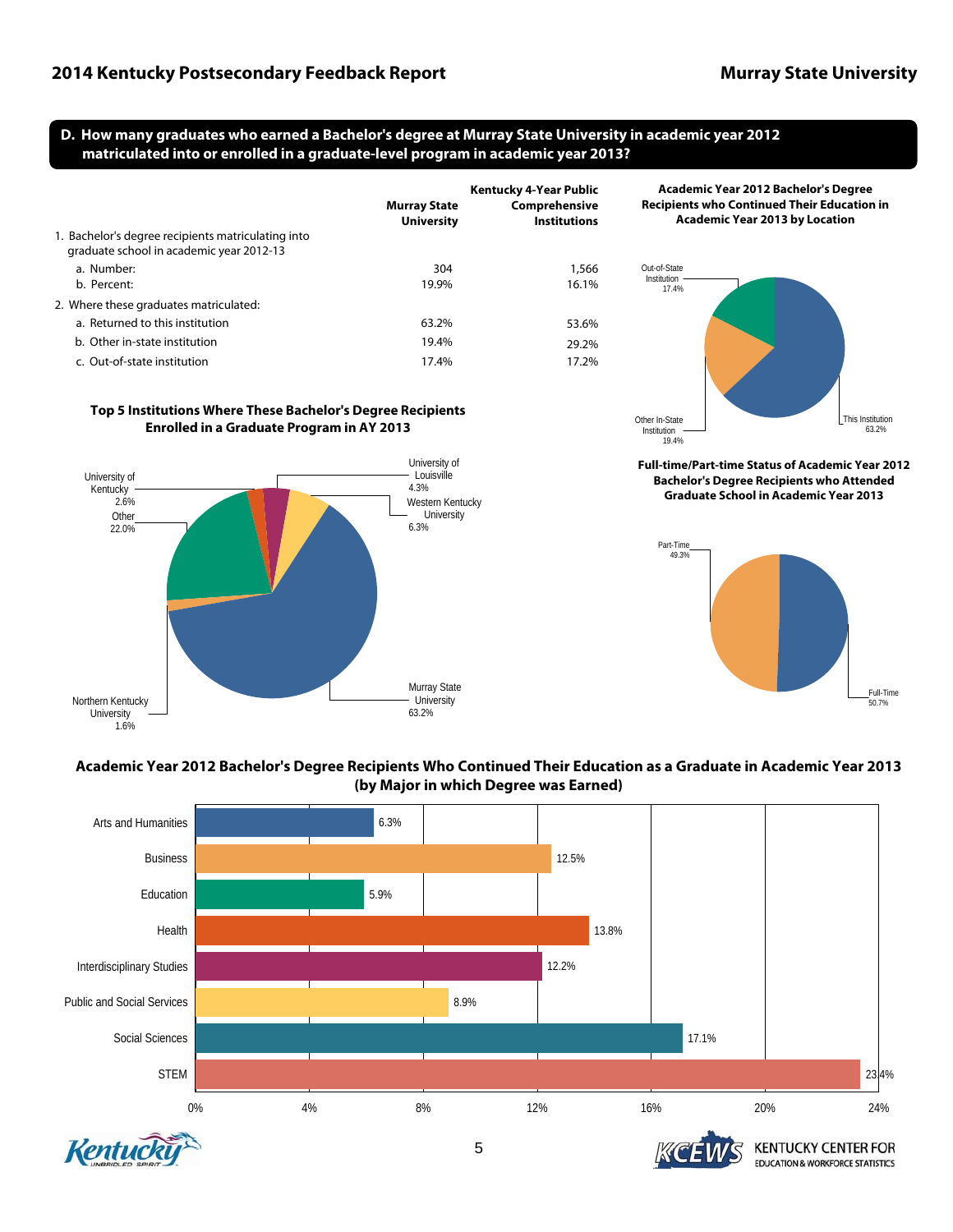### <span id="page-5-0"></span>**[E. What happened to Murray State University undergraduates who left \(dropped out\) in academic year 2012 without](#page-15-0)  completing a credential and did not transfer to another institution in academic year 2013?**

| <b>Characteristics of students who</b><br>left in AY 2012                                     |          | <b>Murray State</b><br><b>University</b> |          | <b>Kentucky 4-Year Public</b><br>Comprehensive<br><b>Institutions</b> | <b>Percent of Academic Year 2012</b><br><b>Undergraduate Leavers from Kentucky who</b><br>were Employed In-State One Year Later   |  |  |
|-----------------------------------------------------------------------------------------------|----------|------------------------------------------|----------|-----------------------------------------------------------------------|-----------------------------------------------------------------------------------------------------------------------------------|--|--|
| 1. Number of undergraduate<br>leavers in academic year 2012                                   | N        | $\%$                                     | N        | $\%$                                                                  |                                                                                                                                   |  |  |
| 2. Race/Ethnicity                                                                             | 876      |                                          | 8,833    |                                                                       | Not employ                                                                                                                        |  |  |
|                                                                                               |          |                                          |          |                                                                       | KY <sup>-</sup>                                                                                                                   |  |  |
| a. African-American                                                                           | 112      | 12.8%                                    | 1,135    | 12.8%                                                                 |                                                                                                                                   |  |  |
| b. Hispanic                                                                                   | 16       | 1.8%                                     | 119      | 1.3%                                                                  |                                                                                                                                   |  |  |
| c. Caucasian                                                                                  | 637      | 72.7%                                    | 6,237    | 70.6%                                                                 |                                                                                                                                   |  |  |
| d. Other*                                                                                     | 111      | 12.7%                                    | 1,342    | 15.2%                                                                 | 25.2%<br>74.8%                                                                                                                    |  |  |
| *Includes all other and unknown races/ethnicities and non-resident aliens.                    |          |                                          |          |                                                                       |                                                                                                                                   |  |  |
| 3. Gender                                                                                     |          |                                          |          |                                                                       |                                                                                                                                   |  |  |
| a. Male                                                                                       | 454      | 51.8%                                    | 4,386    | 49.7%                                                                 |                                                                                                                                   |  |  |
| b. Female                                                                                     | 422      | 48.2%                                    | 4,447    | 50.3%                                                                 | Employed in KY-                                                                                                                   |  |  |
| 4. College-level credit hours earned prior to<br>leaving:                                     |          |                                          |          |                                                                       | <b>Percent of Academic Year 2012 Out-Of-State</b>                                                                                 |  |  |
| a. 6 or fewer                                                                                 | 274      | 31.3%                                    | 2,764    | 31.3%                                                                 | Undergraduates who Left this Institution and w                                                                                    |  |  |
| b. 6.1 to 14.9                                                                                | 146      | 16.7%                                    | 1,362    | 15.4%                                                                 | <b>Employed In Kentucky One Year Later</b>                                                                                        |  |  |
| c. 15 to 29.9                                                                                 | 178      | 20.3%                                    | 1,876    | 21.2%                                                                 |                                                                                                                                   |  |  |
| d. 30 to 44.9                                                                                 | 88       | 10.0%                                    | 1,054    | 11.9%                                                                 | Employed in KY-                                                                                                                   |  |  |
| e. 45 to 59.9                                                                                 | 72       | 8.2%                                     | 712      | 8.1%                                                                  |                                                                                                                                   |  |  |
| f. 60 to 89.9                                                                                 | 84       | 9.6%                                     | 754      | 8.5%                                                                  |                                                                                                                                   |  |  |
| g. 90 or more                                                                                 | 34       | 3.9%                                     | 311      | 3.5%                                                                  |                                                                                                                                   |  |  |
| 5. Final GPA prior to leaving                                                                 |          |                                          |          |                                                                       | 19.4%                                                                                                                             |  |  |
| a. Less than 2.0                                                                              | 542      | 61.9%                                    | 5,125    | 58.0%                                                                 | 80.6%                                                                                                                             |  |  |
| b. 2.0 to 2.99                                                                                | 215      | 24.5%                                    | 2,190    | 24.8%                                                                 |                                                                                                                                   |  |  |
| c. 3.0 or higher                                                                              | 119      | 13.6%                                    | 1,518    | 17.2%                                                                 |                                                                                                                                   |  |  |
| 6. College-level credit hours                                                                 |          |                                          |          |                                                                       | Not employed                                                                                                                      |  |  |
| a. Average Attempted                                                                          | 45.8     |                                          | 41.7     |                                                                       | KY                                                                                                                                |  |  |
| b. Average Earned                                                                             | 25.9     |                                          | 25.1     |                                                                       |                                                                                                                                   |  |  |
| 7. Academic year 2012 undergraduate leavers<br>from KY employed in-state 1 year later         | 489      | 74.8%                                    | 8,030    | 76.6%                                                                 | Individuals who are not identified as working in Kentucky may<br>employed in another state. Institutions located near the state b |  |  |
| 8. Academic year 2012 undergraduate leavers<br>from outside KY employed in-state 1 year later | 43       | 19.4%                                    | 571      | 16.4%                                                                 | may be affected by this to a greater degree.                                                                                      |  |  |
| 9. Average earnings in Kentucky                                                               | \$17,429 |                                          | \$14,270 |                                                                       |                                                                                                                                   |  |  |



### **Pear 2012 Out-Of-State t** this Institution and were **Icky One Year Later**



ed as working in Kentucky may be ations located near the state border his to a greater degree.



### **[Top 5 Industries with Average Earnings where these Leavers were Employed](#page-16-0)**



one year later



**KENTUCKY CENTER FOR EDUCATION & WORKFORCE STATISTICS**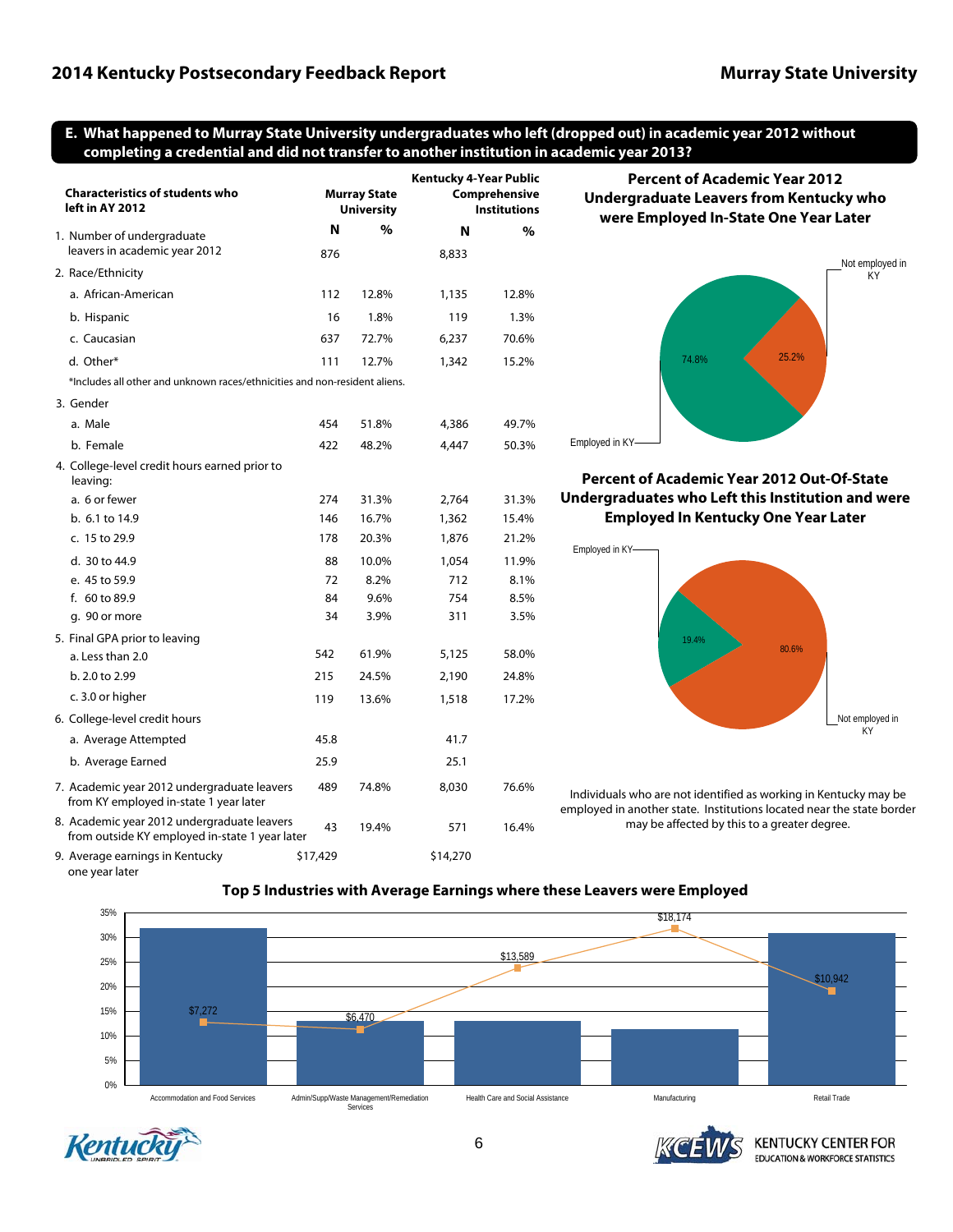\*Federal employees working in Kentucky are not included in employment data from the Kentucky Unemployment Insurance System. For information about other exemptions, go to <http://www.oet.ky.gov/des/employer/employerguide042010.pdf>

<span id="page-6-0"></span>Data for the Kentucky Postsecondary Feedback Report comes from the Kentucky Longitudinal Data System (KLDS). Employment data in this report are limited to workers employed in firms covered by the Kentucky Unemployment Insurance System\*. We estimate that covers over 90% of people employed in the state. The Postsecondary Feedback Report is divided into five sections. Section A gives a snapshot about a recent class of students. Section B gives employment outcome information about graduates. Section C provides information about students who transferred. Section D provides data about graduates who continued their education. Section E provides data about students dropped out in academic year 2012 without graduating or transferring.

Occasionally, data from one source will not conform to data from another source because of differences in cohorts, how variables are defined, the treatment of missing data, and other factors. This means that data published in this report may not be comparable to data published in other reports. Values that are not available or are redacted to preserve individual privacy are represented by an asterisk (\*). The rules for redacting sensitive data are found at the end of this document.

The Kentucky Postsecondary Feedback Report includes individual reports for all eight state-supported universities, each member institution of the Kentucky Community and Technical College System, and the in-state, non-profit independent institutions.

Each institutional-level report includes a comparison group comprised in the following way:

- **Kentucky 4-Year Public Comprehensive Institutions:** *return to page:* [1](#page-0-0) [2](#page-1-0) [3](#page-2-0) [4](#page-3-0) [5](#page-4-0) [6](#page-5-0) Eastern Kentucky University, Kentucky State University, Morehead State University, Murray State University, Northern Kentucky University, and Western Kentucky University
- **Kentucky 4-Year Research Institutions:** University of Kentucky and University of Louisville
- **Kentucky 4-Year Independents:**

Alice Lloyd College, Asbury University, Bellarmine University, Berea College, Brescia University, Campbellsville University, Centre College, Georgetown College, Kentucky Christian University, Kentucky Wesleyan College, Lindsey Wilson College, Mid-Continent University, Midway College, University of Pikeville, Spalding University, St. Catharine College, Thomas More College, Transylvania University, Union College, and University of the Cumberlands

**Kentucky 2-Year Public Institutions:**

Ashland Community & Technical College, Big Sandy Community & Technical College, Bluegrass Community & Technical College, Bowling Green Technical College, Elizabethtown Community & Technical College, Gateway Community & Technical College, Hazard Community & Technical College, Henderson Community College, Hopkinsville Community College, Jefferson Community & Technical College, Maysville Community & Technical College, Madisonville Community College, Owensboro Community & Technical College, Somerset Community College, Southeast Kentucky Community & Technical College, and West Kentucky Community & Technical College

### **[Page 1: What were the recent enrollment and graduation numbers for this institution?](#page-0-0)**

**1. Total enrollment:** Total number of students enrolled at a Kentucky postsecondary institution in academic year 2012. Excludes 'House Staff,' 'Auditor,' 'WKU Academy,' and 'High School.' Duplication across institutions occurs.

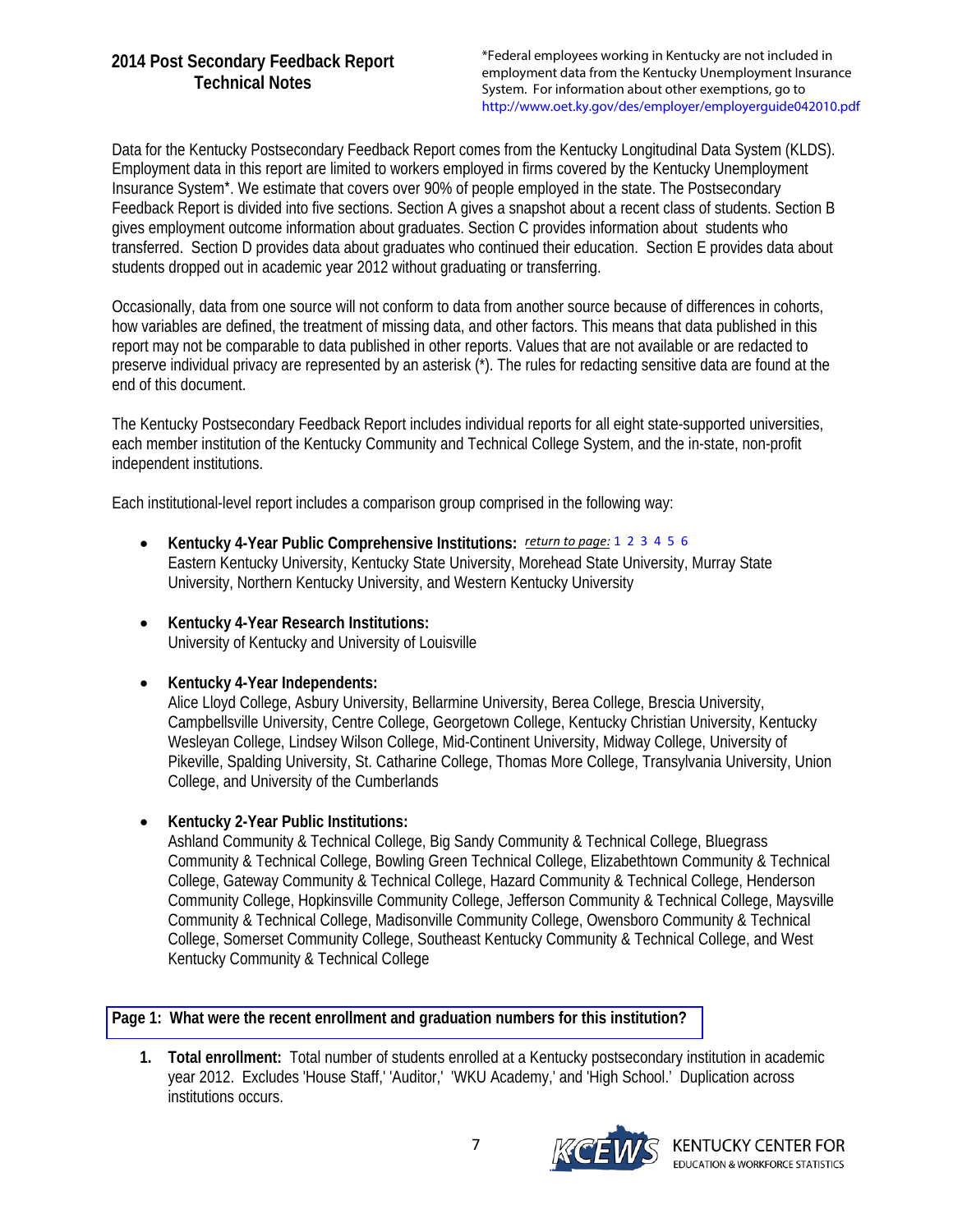- **2. Undergraduate enrollment**: Number of undergraduate students enrolled at a Kentucky postsecondary institution. Excludes 'House Staff,' 'Auditor,' 'WKU Academy,' or 'High School.' Uses Undergraduate/Graduate status of last term in the 2012 academic year. Duplication across institutions occurs.
	- **a. Full-time:** Number of undergraduate students enrolled full-time at a Kentucky postsecondary institution in academic year 2012. Excludes 'House Staff,' 'Auditor,' 'WKU Academy,' or 'High School.' Uses Undergraduate/Graduate status of last term in the 2012 academic year. Full-time takes precedence over part-time when each status exists in at least one term comprising the academic year 2012. Duplication across institutions occurs.
	- **b. Part-time:** Number of undergraduate students enrolled part-time at a Kentucky postsecondary institution in academic year 2013. Excludes 'House Staff,' 'Auditor,' 'WKU Academy,' or 'High School.' Uses Undergraduate/Graduate status of last term in the 2012 academic year. Full-time takes precedence over part-time when each exists in at least one term comprising the academic year 2012. Duplication across institutions occurs.
- **3. Graduate enrollment:** Number of students enrolled at a Kentucky postsecondary institution as a graduate. Excludes 'House Staff,' 'Auditor,' 'WKU Academy,' or 'High School.' Uses Undergraduate/Graduate status of last term in the 2012 academic year. Duplication across institutions occurs.
	- **a. Full-time:** Number of graduate students enrolled full-time at Kentucky postsecondary institutions in academic year 2012. Excludes 'House Staff,' 'Auditor,' 'WKU Academy,' or 'High School.' Uses Undergraduate/Graduate status of last term in the 2012 academic year. Full-time takes precedence over part-time when each status exists in at least one term comprising the academic year 2012. Duplication across institutions occurs.
	- **b. Part-time:** Number of graduate students enrolled part-time at a Kentucky postsecondary institutions in academic year 2012. Excludes 'House Staff,' 'Auditor,' 'WKU Academy,' or 'High School.' Uses Undergraduate/Graduate status of last term in the 2012 academic year. Full-time takes precedence over part-time when each status exists in at least one term comprising the academic year 2012. Duplication across institutions occurs.
- **4. Number of graduates:** Total number of graduates in academic year 2012. When a credential earner acquired multiple degrees at the same institution, the highest is retained. Duplication across institutions occurs.
- **5. Bachelor's degree earners by origin:** Total number of bachelor's degree earners in academic year 2012. When a credential earner acquired multiple degrees at the same institution, the highest is retained. Duplication across institutions occurs.
	- **a. In-state:** Total number of Kentucky residents earning a bachelor's degree in academic year 2012. When a credential earner acquired multiple degrees at the same institution, the highest is retained. Duplication across institutions occurs.
	- **b. Out-of-state:** Total number of non-Kentucky residents earning a bachelor's degree in academic year 2012. When a credential earner acquired multiple degrees at the same institution, the highest is retained. Duplication across institutions occurs. Out-of-state enrollments generated from National Student Clearinghouse (NSC) data. Website: http://www.studentclearinghouse.org.
- **6. Graduate degrees earners by origin:** Total number of graduate degree earners in academic year 2012. When a credential earner acquired multiple degrees at the same institution, the highest is retained. Degrees include Post-Baccalaureate, Masters, Post-Masters, Specialist, Doctoral - Research/Scholarship, and Doctoral – Professional Practice. Duplication across institutions occurs.
	- **a. In-State:** Total number of Kentucky residents earning a graduate degree in academic year 2012. When a credential earner acquired multiple degrees at the same institution, the highest is retained. Degrees include Post-Baccalaureate, Masters, Post-Masters, Specialist, Doctoral - Research/Scholarship, and Doctoral – Professional Practice. Restricted to individuals from Kentucky. Duplication across institutions occur

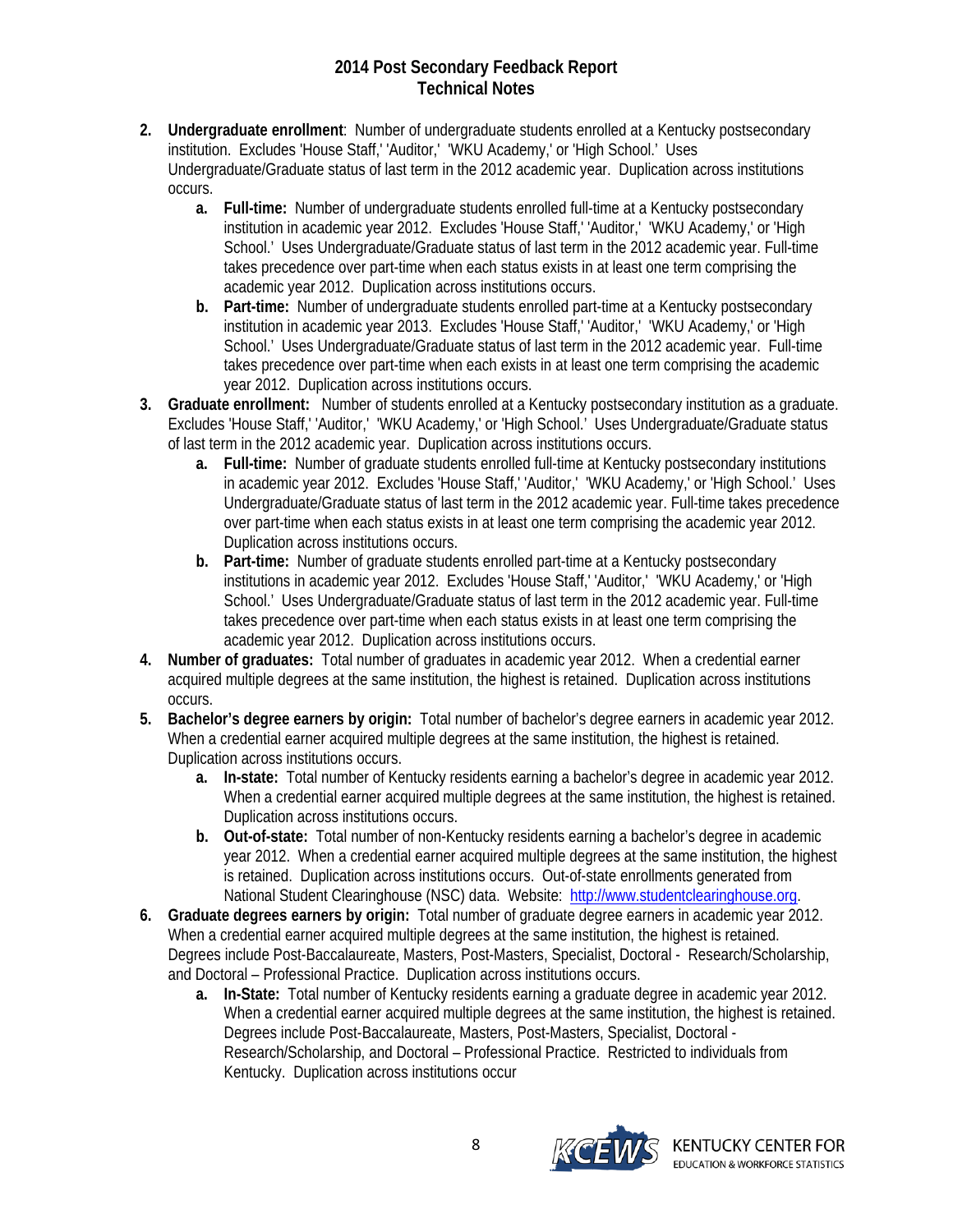- <span id="page-8-0"></span>**b. Out-of-state:** Total number of non-Kentucky residents earning a graduate degree in academic year 2012. When a credential earner acquired multiple degrees at the same institution, the highest is retained. Degrees include Post-Baccalaureate, Masters, Post-Masters, Specialist, Doctoral - Research/Scholarship, and Doctoral – Professional Practice. Restricted to individuals from outside of Kentucky. Duplication across institutions occurs
- **7. Students who left without reenrolling at any institution in academic year 2013:** Total number of students that were enrolled in academic year 2012 and that that did not graduate in the 2012 academic year and that did not have an enrollment record at any in-state public or independent institution, in-state proprietary institution, or any out-of-state institution in the 2013 academic year. Duplication across institutions occurs

**[Bar Chart: Academic Year 2008 Bachelor's Degree Earners Who Continued Their Education Within 5 Years](#page-0-0)  Chart for 4-Year Institutions:** Academic year 2008 bachelor's degree earners with an enrollment record at any instate public or independent institution, in-state proprietary institution, or any out-of-state institution at any point within the next five academic years (Academic Years 2009, 2010, 2011, 2012, or 2013).

**Chart for 2-Year Institutions:** Academic year 2008 Associate degree earners with an enrollment record at any instate public or independent institution, in-state proprietary institution, or any out-of-state institution at any point within the next five academic years (Academic Years 2009, 2010, 2011, 2012, or 2013).

## **[Employment and Continuing Education One Year After Academic Year 2012 Students Left This Institution:](#page-0-0)  Pie Chart: Graduates**

*Continued Education, Not Employed in KY*

Academic year 2012 credential earners who continued their education at any in-state public or independent institution, in-state proprietary institution, or any out-of-state institution in academic year 2013 and that had no employment record in the Kentucky unemployment insurance system in fiscal year 2013. When a credential earner acquired multiple degrees at the same institution, the highest is retained. Duplication across institutions occurs. Employment is defined as those individuals employed by firms covered under Kentucky's unemployment insurance system. Those employed out-of-state are not included.

 *Not Employed in KY and Not Continuing Education* Academic year 2012 credential earners who had no employment record in the Kentucky unemployment insurance system in fiscal year 2013 and who had no enrollment record in academic year 2013 at any instate public or independent institution, in-state proprietary institution, or any out-of-state institution in academic year 2013. Employment is defined as those individuals employed by firms covered under Kentucky's unemployment insurance system. Those employed out-of-state are not included.

 *Employed in Kentucky* Academic year 2012 credential earners who were employed in Kentucky in fiscal year 2013. Employment is defined as those individuals employed by firms covered under Kentucky's unemployment insurance system. Those employed out-of-state are not included.

## **Pie Chart: Leavers or Transfers**

*Not employed in Kentucky*

Includes students who did not graduate in academic year 2012 and who have no enrollment record in academic year 2013 at any in-state public or independent institution, in-state proprietary institution, or any out-of-state institution. Employed is defined as those individuals employed by firms covered under Kentucky's unemployment insurance system. Those employed out-of-state are not included.

*Employed in KY*

Includes students who did not graduate in academic year 2012 and who have no enrollment record at any in-state public or independent institution, in-state proprietary institution, or any out-of-state institution in academic year 2013, but who have an employment record in Kentucky's unemployment insurance system in

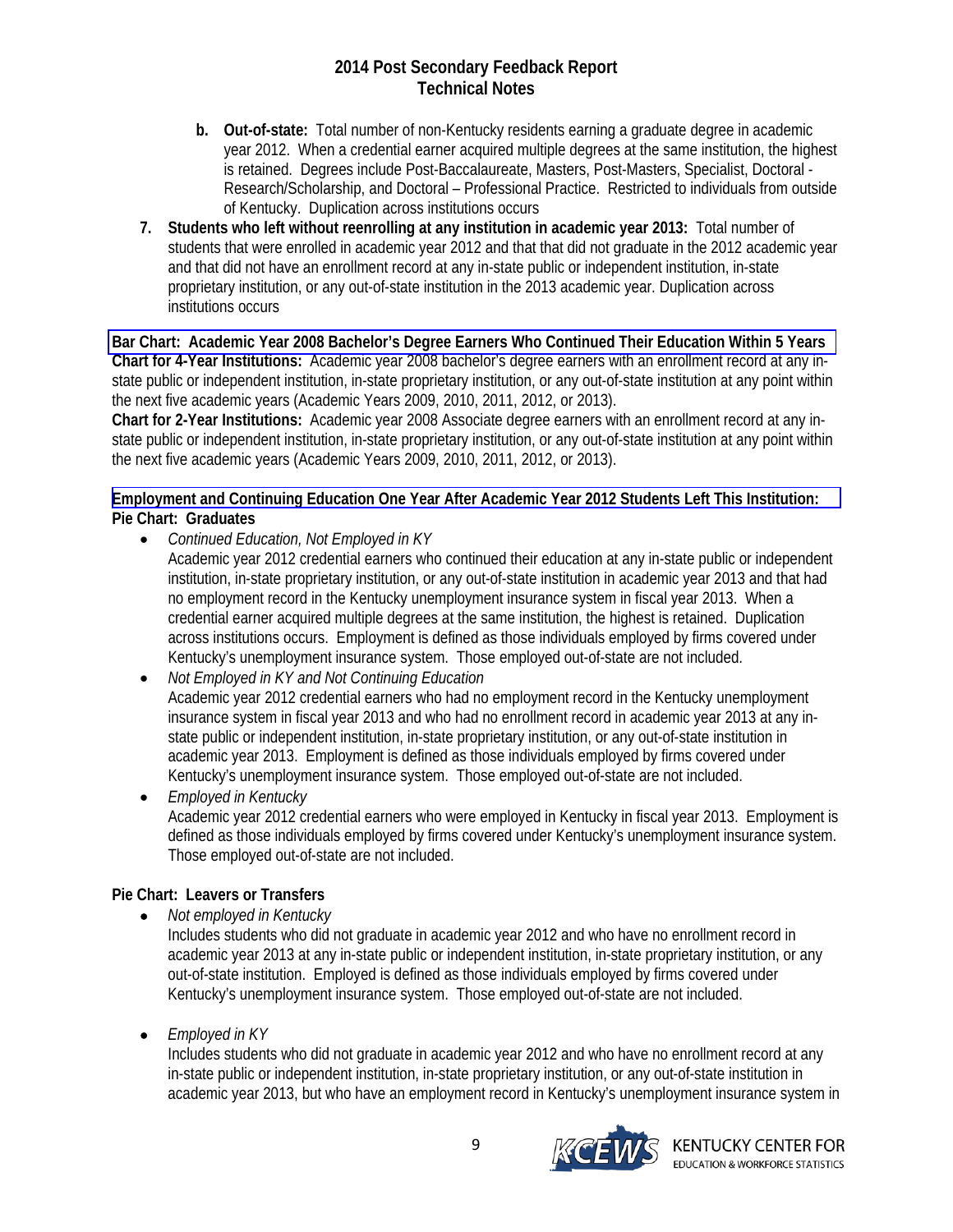<span id="page-9-0"></span>fiscal year 2013. Employment is defined as those individuals employed by firms covered under Kentucky's unemployment insurance system. Those employed out-of-state are not included.

*Transferred*

Includes students who did not graduate in academic year 2012 and that have an enrollment record in academic year 2013 at any in- state public or independent institution, in-state proprietary institution, or any out-of-state institution different that their academic year 2012 institution.

# **[Page 2: What were the employment outcomes of graduates?](#page-1-0)**

# **a. Number of Graduates in Academic year 2008 by Credential Level**

Gives the total number of graduate degree credential earners in academic year 2008. When a credential earner acquired multiple degrees at the same institution, the highest is retained. Duplication across institutions occurs.

# **b. Percent Employed in KY Within 5 Years**

Percent of academic year 2008 credential earners with an employment record in fiscal year 2009, 2010, 2011, 2012 or 2013. Employed is defined as those individuals employed by firms covered under Kentucky's unemployment insurance system. Those employed out-of-state are not included.

## **c. Average Wages 3 Years Out**

Median wages in fiscal year 2011 of academic year 2008 credential earners. Wage data are for individuals employed by firms covered under Kentucky's unemployment insurance system. Those employed out-ofstate are not included.

# **d. Average Wages 5 Years Out**

Median wages in fiscal year 2013 for academic year 2008 credential earners. Wage data are for individuals employed by firms covered under Kentucky's unemployment insurance system. Those employed out-ofstate are not included.

Associate degree earners include Associate N and Associate B. Graduate degree earners include Post-Baccalaureate, Masters, Post-Masters, Specialist, Doctoral- Research/Scholarship, and Doctoral – Professional Practice.

## **[Percent of Academic Year 2008 graduates earning at or above the average regional earnings where their](#page-1-0)  college is located, by credential level, five years out**

Compares the average institutional wage to the regional average. The regional average wage is the average WIA wage nearest the institution. Average WIA wages are extracted from the census: http://lehd.did.census.gov/applications/qwi\_online (Education/Sex tab). Average wages are calculated 5 years out (fiscal year 2013) for associate and bachelor's 2008 degree earners.

Degree level data are duplicated across institutions. Wage data are for individuals employed by firms covered under Kentucky's unemployment insurance system. Those employed out-of-state are not included. Degree level data are duplicated across institutions. Multiple degrees earned at the same institution restricted to the highest.

## **[Percent of Academic Year 2012 Bachelor's Degree Recipients with Earnings In Kentucky one Year Later by](#page-1-0)  Student Origin**

# **In-state students (students from Kentucky)**

Percent of academic year 2012 bachelor's degree credential earners from Kentucky employed in fiscal year 2013 in Kentucky. Excludes graduates reenrolled in academic year 2013. Employed means those individuals employed by firms covered under Kentucky's unemployment insurance system. Individuals employed out-of-state or in other non-covered jobs are not included. Multiple bachelor's degrees earned at the same institution are restricted to one. Duplication across institutions occurs.

**Out-of-state students (students from outside Kentucky)** 

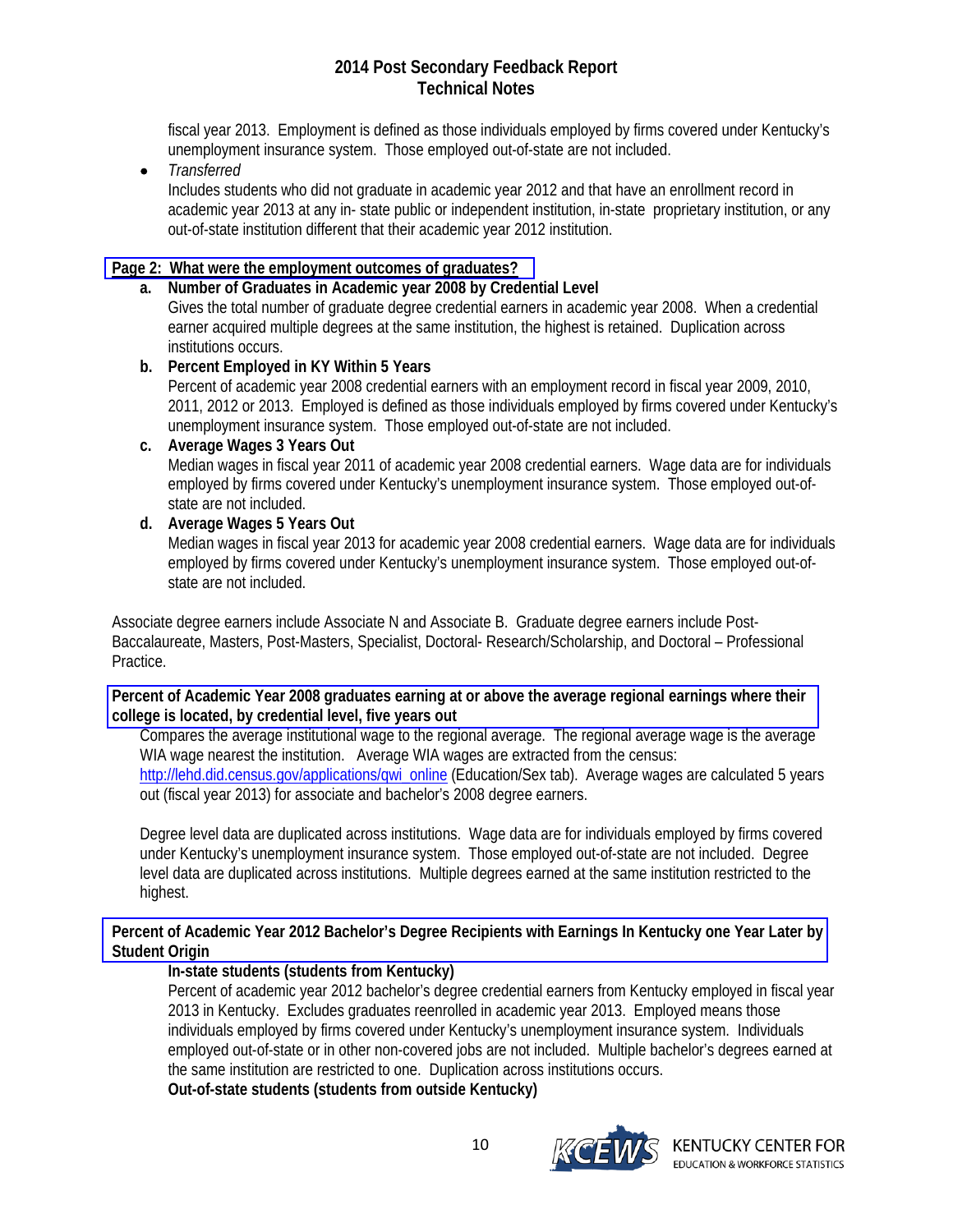<span id="page-10-0"></span>Percent of academic year 2012 bachelor's degree credential earners not from Kentucky employed in fiscal year 2013) in Kentucky. Excludes graduates reenrolled in academic year 2013. Employed means those individuals employed by firms covered under Kentucky's unemployment insurance system. Individuals employed out-of-state or in other non-covered jobs are not included. Restricted to bachelor's degree recipients from Kentucky. Multiple bachelor's degrees earned at the same institution are restricted to one. Duplication across institutions occurs.

## **[Academic Year 2012 Bachelor's Degree Earners Time to Full-time Equivalent Employment in Kentucky](#page-1-0)**

Percent of academic year 2012 bachelor's degree earners employed in Kentucky within 3, 6, 9 and 12 months. Wages can only be determined for those individuals employed by firms covered under Kentucky's unemployment insurance system. Individuals employed out-of-state or in other non-covered jobs are not included. Wage data restricted to those earning the equivalent of full-time minimum wage (\$3,770 in a quarter). When a credential earner acquired multiple degrees at the same institution, the highest is retained. Duplication across institutions occurs.

## **[Academic Year 2008 Employment Rates and Average Wages in Kentucky by Credential Level 5 Years Out](#page-1-0)**

Academic year 2008 graduates' median wages calculated at 5 years post-graduation (fiscal year 2013). Wages could only be determined for those individuals employed by firms covered under Kentucky's unemployment insurance system. This means that wages for individuals employed out-of-state or in other non-covered jobs are not included. Multiple degrees at the same institution restricted to the highest degree. Duplication across institutions occurs. Degree categories are rolled up as follows:

- 1. Associate = Associate N (associate degree for curriculum of at least two years, but less than four years, with work not wholly or chiefly creditable toward a baccalaureate degree) or Associate B (Associate B (associate degree for curriculum of at least two years, but less than four years, with work wholly or chiefly creditable toward a baccalaureate degree)
- 2. Bachelor = Bachelor
- 3. Graduate = Post-baccalaureate Certificate, Masters, Post Masters Certificate, Specialist, Doctorate Research/Scholar
- 4. Professional = Doctorate Professional

## **[Academic Year 2012 Bachelor's Degree Recipients Top 5 Industries in Kentucky – Average Wage One Year](#page-1-0)  out**

Top 5 industries in which the academic year 2012 bachelor's degree recipients are employed with median wage one year out (fiscal year 2013). Wages could only be determined for those individuals employed by firms covered under Kentucky's unemployment insurance system. Individuals employed out-of-state or in other non-covered jobs are not included. Multiple bachelor's degrees earned by the same student at the same institution are counted once. Duplication across institutions occurs.

## **[Page 3: What were the employment outcomes of graduates? \(continued\)](#page-2-0)**

This table provides the number of graduates – by credential level and major – in academic years 2003, 2008, 2010, and 2012. The percentage of these graduates who were employed and their median wages in fiscal year 2013 are also provided. Fiscal year 2013 represents employment 1, 3, 5, and 10 years out for these graduates. Employment status and wages could only be determined for those individuals employed by firms covered under Kentucky's unemployment insurance system. Individuals employed out-of-state or in other non-covered jobs are not included. Graduates are only included in the highest credential level earned in each academic year, but may be included in more than one graduating cohort if a subsequent degree was earned in a different cohort year. Duplication can exist across institutions if a graduate earned a credential from multiple institutions.

Academic areas were rolled up into the following categories:

 **Arts and Humanities**: Programs include: Area, ethnic, cultural, and gender studies, Foreign languages, literatures, and linguistics, English language, and literature/letters, Liberal arts and sciences, general studies

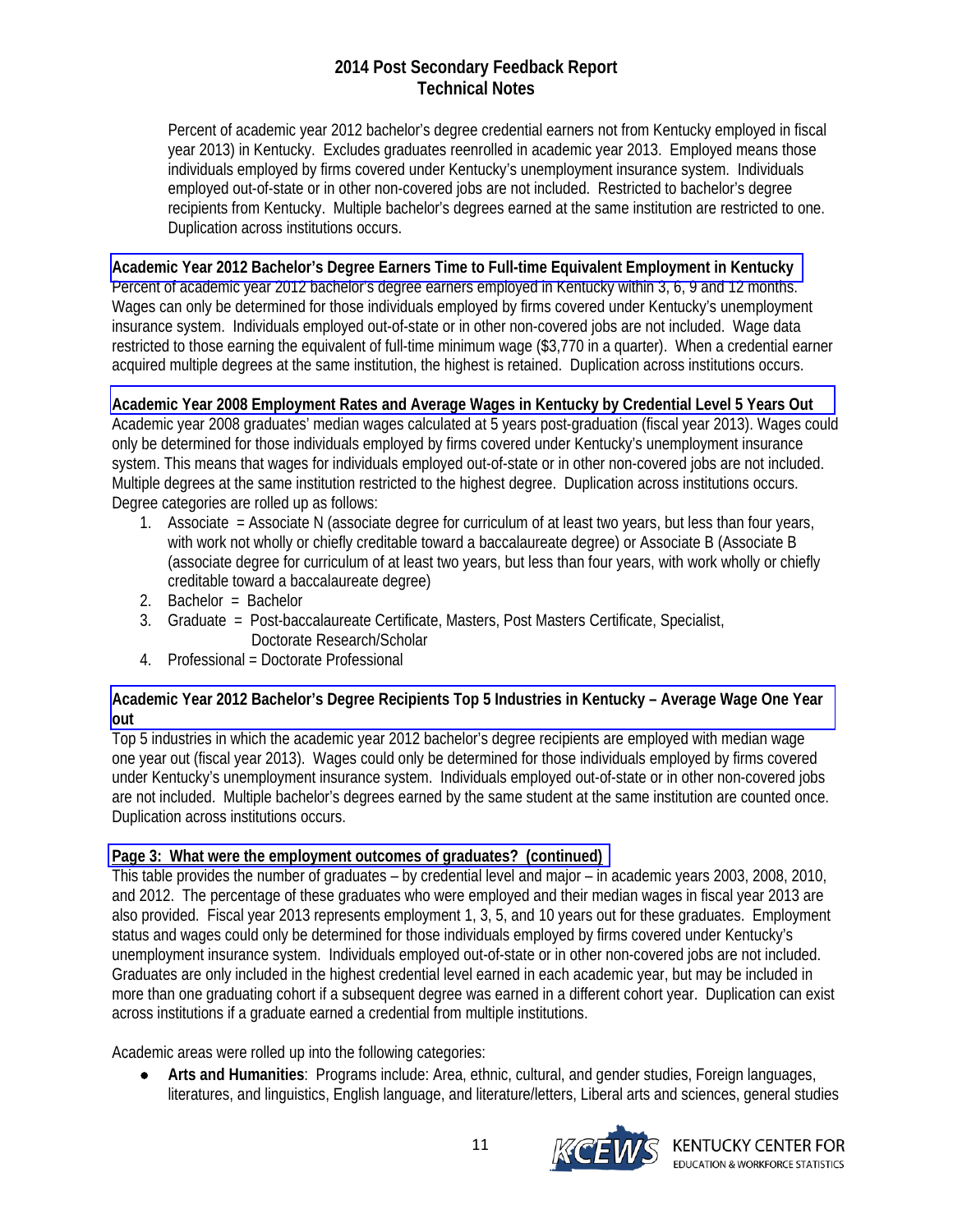<span id="page-11-0"></span>and humanities, Multi/interdisciplinary studies, Philosophy and religious studies, Theology and religious vocations Visual and performing arts, and History. 2 digit CIP codes: 05, 16, 23, 24, 30 ,38, 39, 50 and 54.

- **Business and Communication**: Programs inlcude: Communication, journalism, and related programs, Communications technologies/technicians and support service, Business, management, marketing, and related support services. 2 digit CIP codes: 09, 10, 52.
- **Education**: Programs include: Education. 2 digit CIP codes: 13.
- **Health**: Programs inlcude: Health professions and related clinical sciences. 2 digit cip codes: 51.
- **Social and Behavioral Sciences and Human Services**: Programs include: Family and consumer sciences/human sciences, Legal professions, Library science, Parks, recreation, leisure, and fitness studies, Psychology, Public administration and social service professions, and Social sciences. 2 digit CIP codes include: 19, 22, 25, 31, 42, 44, 45.
- **Science, Technology, Engineering, and Math (STEM)**: Programs include: Agriculture, agriculture operations, and related services, Natural resources and conservation, Architecture and related services, Computer and information sciences and support services, Engineering, Engineering technologies/technicians, Biological and biomedical sciences, Mathematics and statistics, Military technologies, Physical sciences, and Science technologies/technicians. 2 digit CIP codes inlcude: 01, 03, 04, 11, 14, 15, 26, 27, 28, 40, 41.
- **Trades**: Personal and culinary services, Security and protective services, Construction trades, Mechanic and repair technologies/technicians, Precision production, and Transportation and materials moving. 2 digit CIP codes: 12, 43, 46, 47, 48, 49.
- **Undecided**: Not Designated/Undecided/Undeclared

# **[Degree Year 2008 Bachelor's Degree Recipients' Average Wages in Fiscal Year 2013 by Academic Area:](#page-2-0)**

This chart provides the total number employed and median wages earned in fiscal year 2013 by bachelor degree recipients in academic year 2008. Employment and wages are broken out using the same academic area categories that were used in previous sections of the report. Employment status and wages could only be determined for those individuals employed by firms covered under Kentucky's unemployment insurance system. Individuals employed out-of-state or in other non-covered jobs are not included. Duplication may exist across institutions if a graduate earned a bachelor's degree from multiple institutions in academic year 2008. Academic areas were rolled into the same categories used in the table above.

## **[Page 4: What are the characteristics of students who transfer?](#page-3-0)**

- **1. Number of students that transferred to:** Transfers are defined as students with an enrollment record in academic year 2012 that did not graduate, but had an enrollment record in academic year 2013 at an instate public or independent institution, in-state proprietary institution, or any out-of-state institution that differed from the institution attended in academic year 2012.
	- a. **In-state 2-year institution**: The number of academic year 2012 students who transferred to an in-state 2-year public institution in academic year 2013.
	- b. **In-state 4-year public or independent institution**: The number of academic year 2012 students who transferred to an in-state 4-year public or independent institution in academic year 2013.
	- c. **Other in-state or proprietary or out-of-state institution**: The number of academic year 2012 students who transferred to an in-state proprietary or other institution or out-of-state institution in academic year 2013.

# **2. GPA of transfers:**

a. **Less than 2.0**: The percentage of academic year 2012 students at this institution who transferred to another institution in academic year 2013 with a total cumulative GPA of less than 2.0 prior to transferring. Independent institutions are not required to provide credit hour or course grade information, so data for these institutions are not available. All GPAs were calculated using CPE's KPEDS Grades Crosswalk. Developmental courses are not included in GPAs.

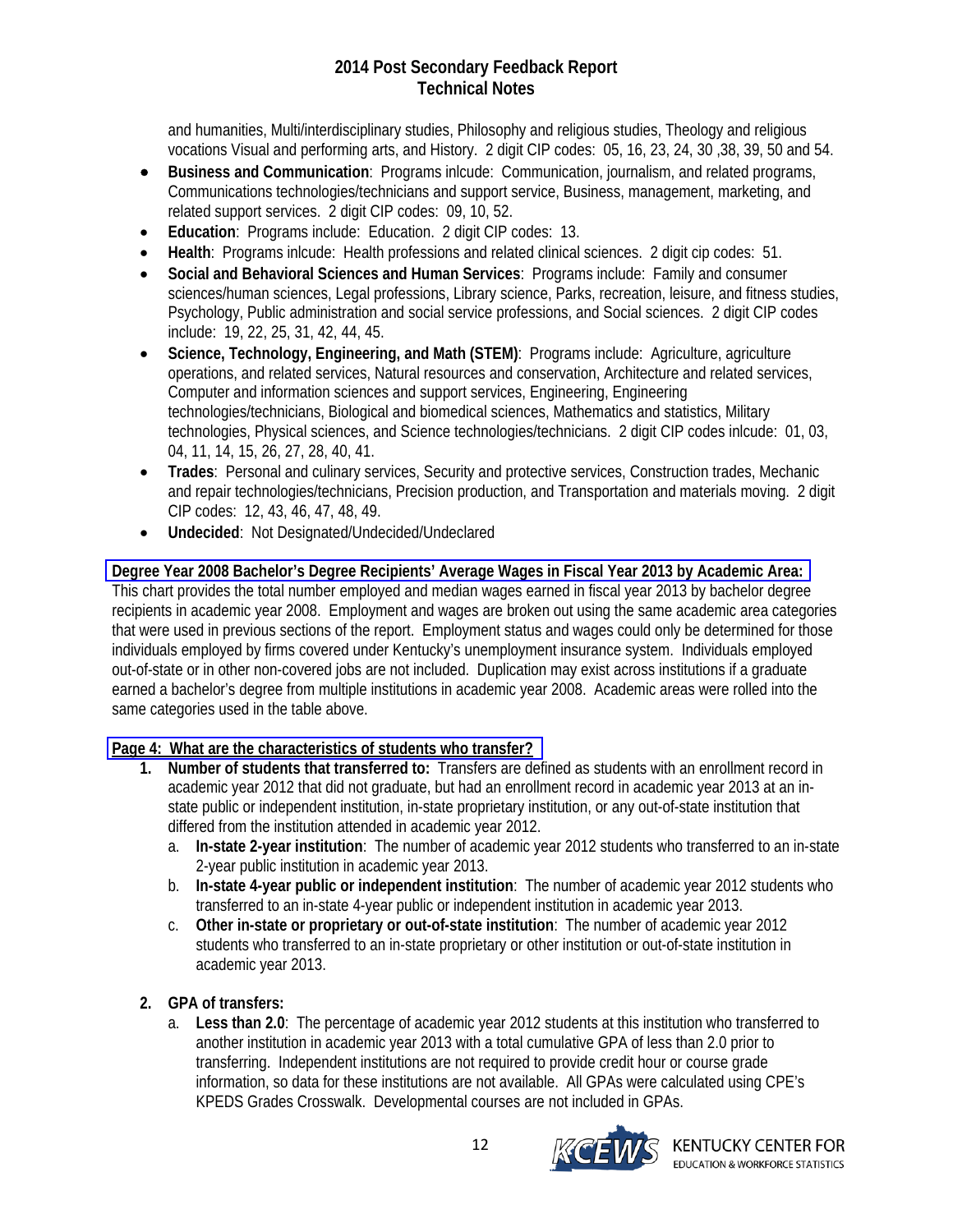- <span id="page-12-0"></span>b. **2.0 to 2.99**: The percentage of academic year 2012 students at this institution who transferred to another institution in academic year 2013 with a total cumulative GPA between 2.0 and 2.99 prior to transferring. Independent institutions are not required to provide credit hour or course grade information, so data for these institutions are not available. All GPAs were calculated using CPE's KPEDS Grades Crosswalk. Developmental courses are not included in GPAs.
- c. **3.0 or higher**: The percentage of academic year 2012 students at this institution who transferred to another institution in academic year 2013 with a total cumulative GPA of at least 3.00 prior to transferring. Independent institutions are not required to provide credit hour or course grade information, so data for these institutions are not available. All GPAs were calculated using CPE's KPEDS Grades Crosswalk. Developmental courses are not included in GPAs.
- **3. Number of college-level credit hours earned at this institution prior to transfer:** The percentage of academic year 2012 students at this institution who transferred to another institution in academic year 2013 by the total number of college-level credit hours earned**.** Independent institutions are not required to provide credit hour or course grade information, so data for these institutions are not available. Cumulative collegelevel credit hours earned were calculated using CPE's KPEDS Grades Crosswalk. College-level credit hours count toward curricular fulfillment and do not include developmental coursework.

## **[Bar Chart: Hours Earned Prior to Transferring to another Institution](#page-3-0)**

The percentage of academic year 2012 students at this institution who transferred to another institution in academic year 2013 by the total number of college-level credit hours earned**.** Independent institutions are not required to provide credit hour or course grade information, so data for these institutions are not available. Cumulative collegelevel credit hours earned were calculated using CPE's KPEDS Grades Crosswalk. College-level credit hours count toward curricular fulfillment and do not include developmental coursework.

## **[Pie Chart: Top 5 Institutions Attended in Academic Year 2013 for Academic Year 2012 Transfers](#page-3-0)**

The top 5 institutions attended in academic year 2013 by those students who transferred from this institution in academic year 2012. Transfers are students with an enrollment record in academic year 2012 that did not graduate, but had an enrollment record in academic year 2013 at an in-state public or independent institution, in-state proprietary institution, or any out-of-state institution that differed from the institution attended in academic year 2012.

## **[Pie Chart: Academic Year 2012 Students' GPA Prior to Transfer](#page-3-0)**

The percentage of academic year 2012 students at this institution who transferred to another institution in academic year 2013 by total GPA earned prior to transferring. Independent institutions are not required to provide credit hour or course grade information, so data for these institutions are not available. All GPAs were calculated using CPE's KPEDS Grades Crosswalk. Developmental courses are not included in the calculation of GPAs.

**[Pie Chart: Academic Year 2012 Students' Major Prior to Transferring](#page-3-0)** Top 5 majors of those students who transferred from this institution in academic year 2012. Transfers are students with an enrollment record in academic year 2012 that did not graduate, but had an enrollment record in academic year 2013 at an in-state public or independent institution, in-state proprietary institution, or any out-of-state institution that differed from the institution attended in academic year 2012.

Academic areas were rolled up into the following categories:

- **Arts and Humanities**: Area, ethnic, cultural, and gender studies, Foreign languages, literatures, and linguistics, English language, and literature/letters, Liberal arts and sciences, general studies and humanities, Multi/interdisciplinary studies, Philosophy and religious studies, Theology and religious vocations Visual and performing arts, History
- **Business and Communication**: Communication, journalism, and related programs, communications technologies/technicians and support services business, management, marketing, and related support services, business, management, marketing, and related support services

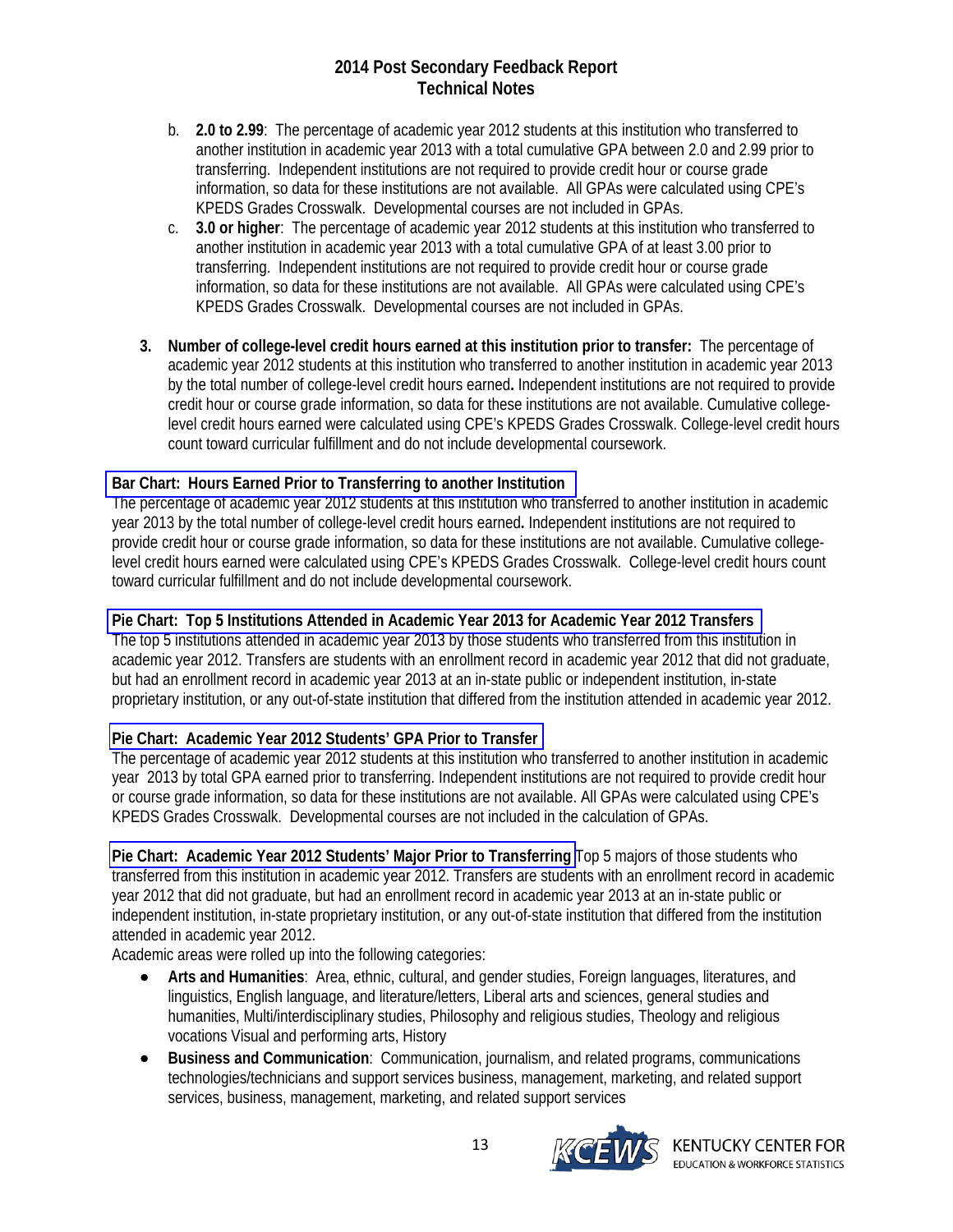- <span id="page-13-0"></span>**Education**: Education
- **Health**: Health professions and related clinical sciences
- **Social and Behavioral Sciences and Human Services**: Family and consumer sciences/human sciences Legal professions, library science, parks, recreation, leisure, and fitness studies, psychology Public administration and social service professions, social sciences
- **Science, Technology, Engineering, and Math (STEM)**: Agriculture, agriculture operations, and related services, natural resources and conservation, architecture and related services, computer and information sciences and support services, engineering, engineering technologies/technicians, biological and biomedical sciences, mathematics and statistics, military technologies, physical sciences, science technologies/technicians
- **Trades and Personal Services**: Personal and culinary services, security and protective services Construction trades, mechanic and repair technologies/technicians, precision production Transportation and materials moving
- **Undecided**: Not Designated/Undecided/Undeclared

## **[Page 5: How many graduates who earned a Bachelor's degree at a Kentucky Institution in academic year](#page-4-0)  2012 matriculated into or enrolled in a graduate-level program in academic year 2013?**

The reports for in-state 4-year institutions gives academic year 2012 graduates who earned a bachelor's degree and then matriculated into a graduate-level program at any in-state public or independent or out-of-state institution in academic year 2013. The reports for the in-state 2-year institutions look at graduates in academic year 2012 who earned an Associate degree and then re-enrolled at any in-state 4-year or out-of-state 4-year institution in academic year 2013.

**1. Bachelor's degree recipients matriculating into graduate school in academic year 2013: Reports for In-State 4-Year Institutions:** Number and percent of academic year 2012 bachelor's degree earners seeking a graduate degree at any in-state public or independent institution, in-state proprietary institution, or any out-of-state institution in academic year 2013.

**Reports for In-State 2-Year Institutions:** Number and percent of academic year 2012 Associate degree earners re-enrolling at any in-state public or independent 4-year institution, in-state proprietary 4-year institution, or any out-of-state 4-year institution in academic year 2013.

## **2. Where these graduates matriculated:**

- a. Returned to this institution: Percent of 2012 bachelor's degree recipients reenrolling at the same institution in 2013
- b. Other in-state institution: Percent of 2012 bachelor's degree recipients reenrolling at an in-state institution other than the one from which they earned their degree
- c. Out-of-state institution: Percent of 2012 bachelor's degree recipients reenrolling at an out-of-state institution

## **[Pie Chart: Top 5 Institutions where these Bachelor's Degree Recipients Enrolled in a Graduate Program in](#page-4-0)  Academic Year 2013**

**Reports for In-State 4-Year Institutions:** Top 5 institutions attended in academic year 2013 by those academic year 2012 bachelor's degree earners seeking a graduate degree at an in-state public or independent institution, instate proprietary institution, or any out-of-state institution in academic year 2013.

**Reports for In-State 2-Year Institutions:** Top 5 institutions attended in academic year 2013 by those academic year 2012 Associate degree earners re-enrolling at any in-state public or independent 4-year institution, in-state proprietary 4-year institution, or any out-of-state 4-year institution in academic year 2013.

**[Bar Chart: Academic Year 2012 Bachelor's Degree Recipients Who Continued Their Education as a](#page-4-0)  Graduate in Academic Year 2013 (by Major in which Degree was Earned)** 

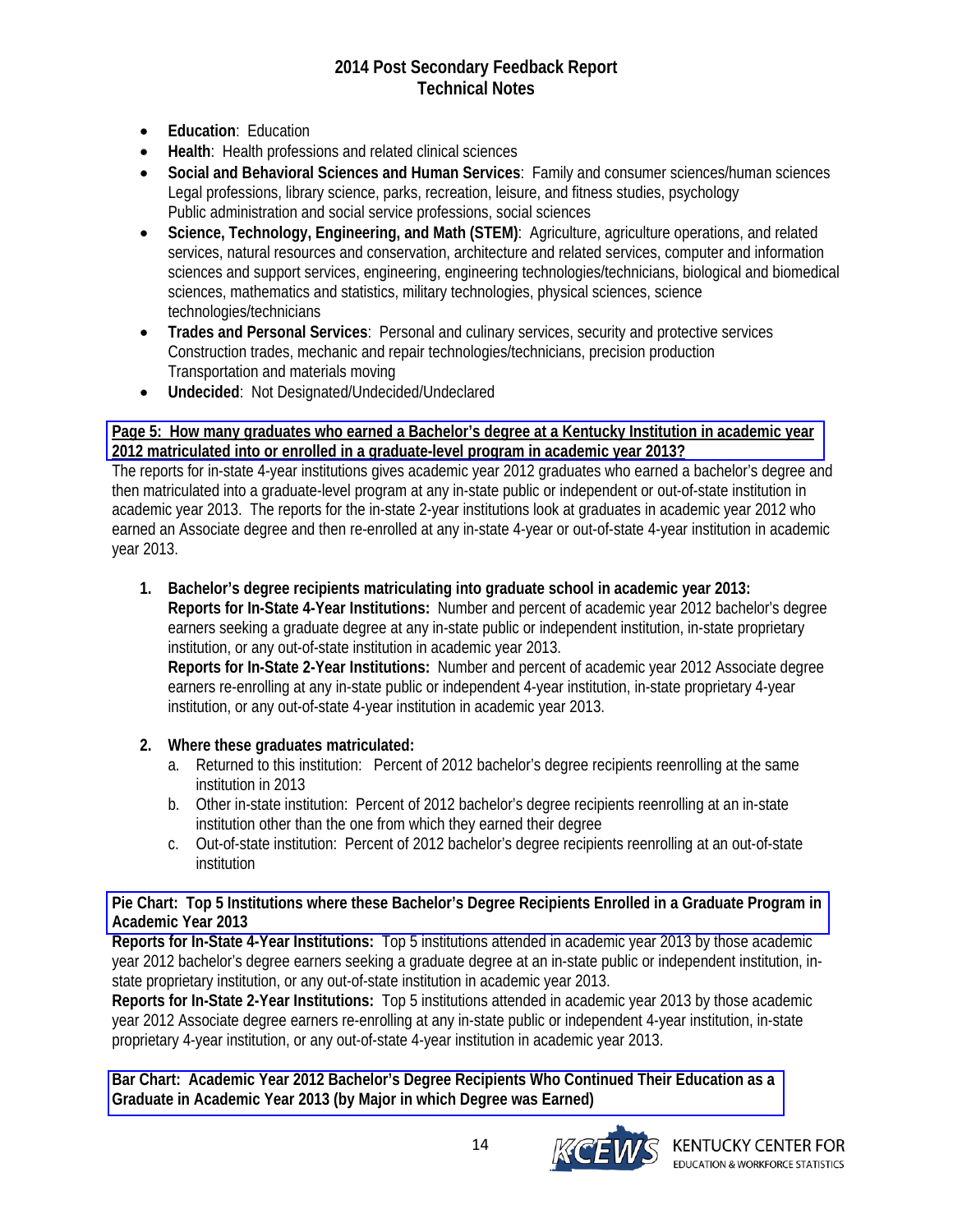<span id="page-14-0"></span>**Reports for In-State 4-Year Institutions:** The academic area in which a bachelor's degree was earned for those **earning a bachelor's degree in** academic year 2012 and are seeking a graduate degree at any in-state public or independent institution, in-state proprietary institution, or any out-of-state institution in academic year 2013. **Reports for In-State 2-Year Institutions:** The academic area of major in which an Associate degree was earned for those academic year 2012 Associate degree earners re-enrolling at any in-state public or independent 4-year institution, in-state proprietary 4-year institution, or any out-of-state 4-year institution in academic year 2013.

Academic areas were rolled up into the following categories:

- **Arts and Humanities**: Programs include: Area, ethnic, cultural, and gender studies, Foreign languages, literatures, and linguistics, English language, and literature/letters, Liberal arts and sciences, general studies and humanities, Multi/interdisciplinary studies, Philosophy and religious studies, Theology and religious vocations Visual and performing arts, and History. 2 digit CIP codes: 05, 16, 23, 24, 30 ,38, 39, 50 and 54.
- **Business and Communication**: Programs inlcude: Communication, journalism, and related programs, Communications technologies/technicians and support service, Business, management, marketing, and related support services. 2 digit CIP codes: 09, 10, 52.
- **Education**: Programs include: Education. 2 digit CIP codes: 13.
- **Health**: Programs inlcude: Health professions and related clinical sciences. 2 digit cip codes: 51.
- **Social and Behavioral Sciences and Human Services**: Programs include: Family and consumer sciences/human sciences, Legal professions, Library science, Parks, recreation, leisure, and fitness studies, Psychology, Public administration and social service professions, and Social sciences. 2 digit CIP codes include: 19, 22, 25, 31, 42, 44, 45.
- **Science, Technology, Engineering, and Math (STEM)**: Programs include: Agriculture, agriculture operations, and related services, Natural resources and conservation, Architecture and related services, Computer and information sciences and support services, Engineering, Engineering technologies/technicians, Biological and biomedical sciences, Mathematics and statistics, Military technologies, Physical sciences, and Science technologies/technicians. 2 digit CIP codes inlcude: 01, 03, 04, 11, 14, 15, 26, 27, 28, 40, 41.
- **Trades**: Personal and culinary services, Security and protective services, Construction trades, Mechanic and repair technologies/technicians, Precision production, and Transportation and materials moving. 2 digit CIP codes: 12, 43, 46, 47, 48, 49.
- **Undecided**: Not Designated/Undecided/Undeclared

## **[Pie Chart: Academic Year 2012 Bachelor's Degree Recipients who Continued Their Education in Academic](#page-4-0)  Year 2013 by Location**

**Reports for In-State 4-Year Institutions:** The location of institutions attended in academic year 2013 by those academic year 2012 bachelor's degree earners seeking a graduate degree at any in-state public or independent institution, in-state proprietary institution, or any out-of-state institution in academic year 2013. In-state institutions include all in-state public 4-year, in-state independent 4-year, and in-state proprietary 4-year institutions. Out-of-state institutions include all out-of-state institutions.

**Reports for In-State 2-Year Institutions:** The location of institutions attended in academic year 2013 by those academic year 2012 Associate degree earners re-enrolling at any in-state public or independent 2-year institution, instate proprietary 2-year institution, or any out-of-state 2-year institution in academic year 2013. In-state institutions include all in-state public 2-year, in-state independent 2-year, and in-state proprietary 2-year institutions. Out-of-state institutions include all out-of-state institutions.

## **[Pie Chart: Full-time/Part-time Status of Academic Year 2012 Bachelor's Degree Recipients Who Attended](#page-4-0)  Graduate School in Academic Year 2013**

**Reports for In-State 4-Year Institutions:** The full-time/part-time status in academic year 2013 of those academic year 2012 bachelor's degree earners seeking a graduate degree at any in-state public or independent institution, instate proprietary institution, or any out-of-state institution in academic year 2013.

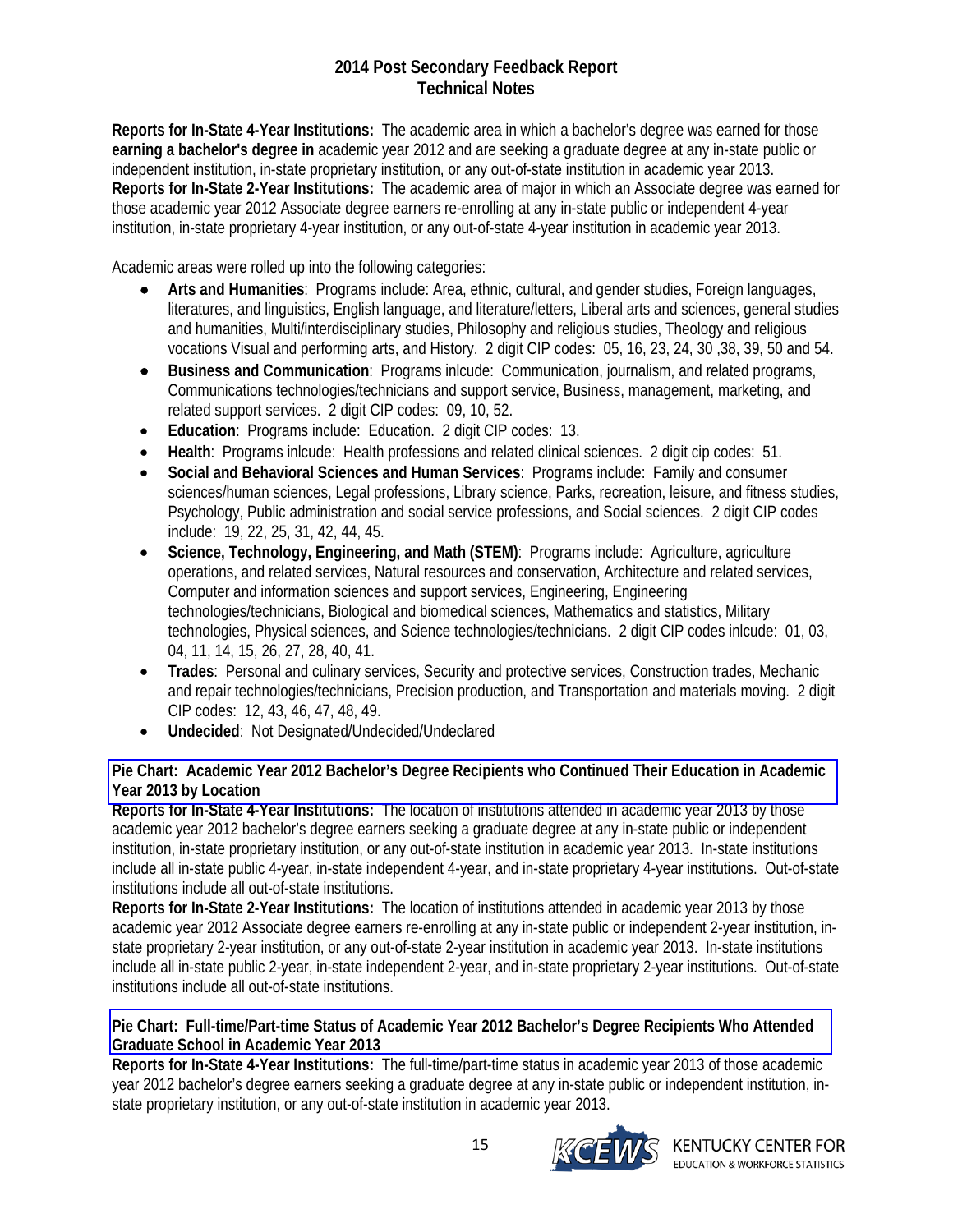<span id="page-15-0"></span>**Reports for In-State 2-Year Institutions:** The full-time/part-time status in academic year 2013 of those academic year 2012 Associate degree earners reenrolling at any in-state public or independent 2-year institution, in-state proprietary 2-year institution, or any out-of-state 4-year institution in academic year 2013.

## **[Page 6: What happened to undergraduates who left \(dropped out\) in academic year 2012 without completing](#page-5-0) a credential and did not transfer to another institution in academic year 2013?**

This section of the report focuses on dropouts. Dropouts are defined as those undergraduate students who attended an institution in academic year 2012 and did not graduate, but did not have an enrollment record at an in-state public or independent institution, in-state proprietary institution, or an out-of-state institution in academic year 2013. When a student has both graduate and undergraduate status in academic year 2012, status was determined by using the last term of the 2012 academic year. Duplication across institutions may occur.

- **1. Number of undergraduate leavers in academic year 2012:** Number and percent of undergraduate students enrolled at this institution in academic year 2012 that did not graduate and did not have an enrollment record at an in-state public or independent institution, in-state proprietary institution, or an out-ofstate institution in academic year 2013
- **2. Race/Ethnicity:** Race/ethnicity of those academic year 2012 undergraduates that did not graduate and did not have an enrollment record at an in-state public or independent institution, in-state proprietary institution, or an out-of-state institution academic year 2013. The "Other" category includes "American Indian or Alaskan Native-Non-Hispanic Only," "Asian, Non-hispanic only," "Hawaiian or Other Pacific Islander- Non-Hispanic Only," "Nonresident Alien," "Race and ethnicity unknown," and "Two or more races."
- **3. Gender:** Gender of those academic year 2012 undergraduates that did not graduate and did not have an enrollment record at an in-state public or independent institution, in-state proprietary institution, or an out-ofstate institution academic year 2013.
- **4. College-level credit hours earned prior to leaving:** The percentage of those academic year 2012 undergraduates that did not graduate and did not have an enrollment record at an in-state public or independent institution, in-state proprietary institution, or an out-of-state institution academic year 2013 by the total number of college-level credit hours earned prior to leaving**.** Independent institutions are not required to provide credit hour or course grade information, so data for these institutions are not available. Cumulative college-level credit hours earned were calculated using CPE's KPEDS Grades Crosswalk. College-level credit hours count toward curricular fulfillment and do not include developmental coursework.
- **5. Final GPA prior to leaving:** The percentage of those academic year 2012 undergraduates that did not graduate and did not have an enrollment record at an in-state public or independent institution, in-state proprietary institution, or an out-of-state institution academic year 2013 by total GPA earned prior to leaving. Independent institutions are not required to provide credit hour or course grade information, so data for these institutions are not available. All GPAs were calculated using CPE's KPEDS Grades Crosswalk. Developmental courses are not included in the calculation of GPAs.
- **6. College-level credit hours:** The average, cumulative number of college-level credit hours attempted and earned by those academic year 2012 undergraduates that did not graduate and did not have an enrollment record at an in-state public or independent institution, in-state proprietary institution, or an out-of-state institution academic year 2013 prior to leaving. Independent institutions are not required to provide credit hour or course grade information, so data for these institutions is not available. College-level credit hours attempted and earned do not include development courses.
- **7. Academic Year 2012 undergraduate leavers from Kentucky employed in-state one year later:** Number and percent of those academic year 2012 undergraduates whose origin was Kentucky that did not graduate and did not have an enrollment record at an in-state public or independent institution, in-state proprietary institution, or an out-of-state institution academic year 2013 who were employed in fiscal year 2013. Employment status and wages could only be determined for those individuals employed by firms